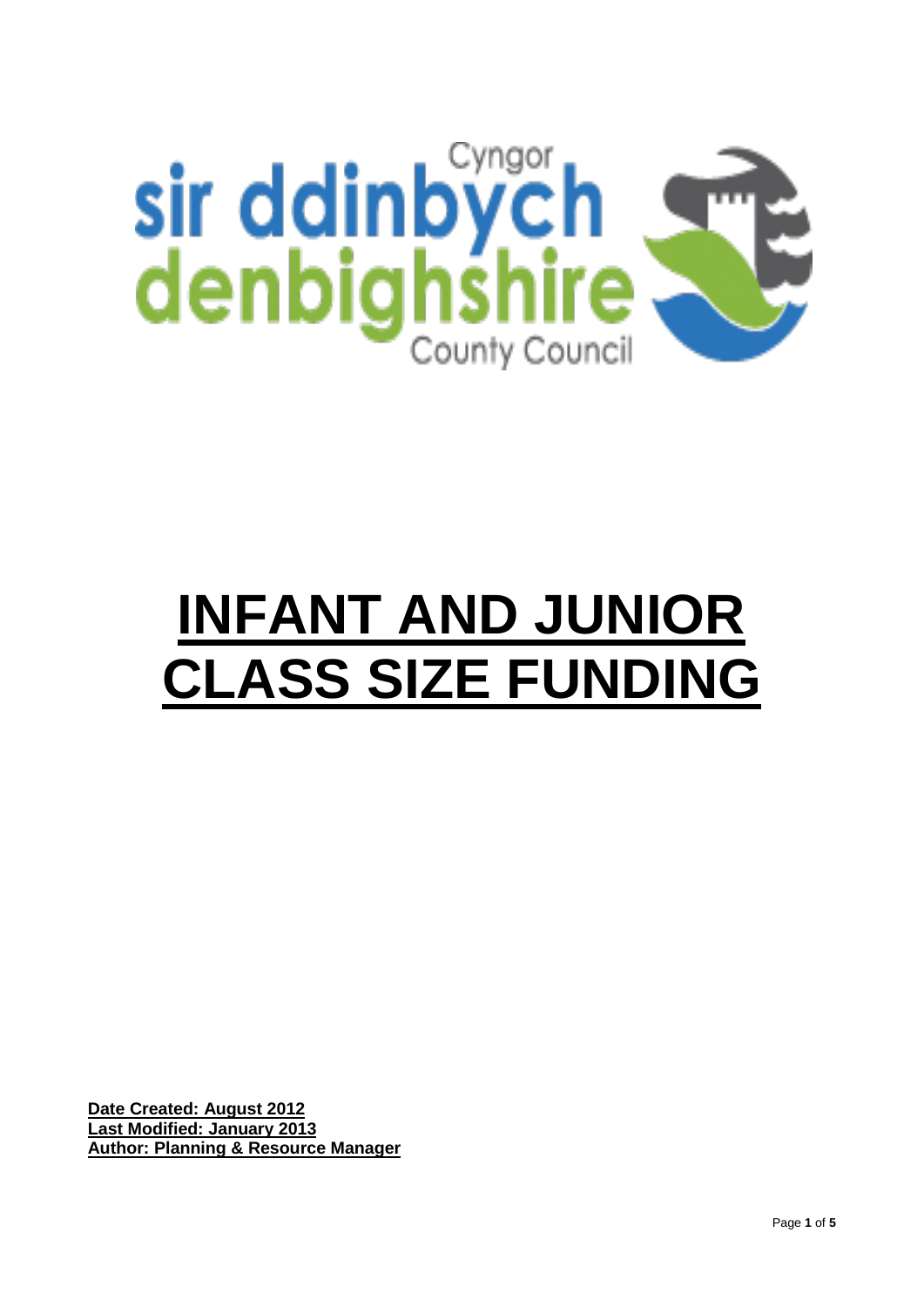## **Background**

The Schools Standards and Framework Act 1998 placed a statutory duty on local authorities and governing bodies to limit infant class sizes to no more than 30 pupils. This target was set to cover reception class, year 1 and year 2 and would be enforced from 2001 onwards. Furthermore, Welsh Government is committed to ensuring local education authorities and schools maintain primary class sizes of 30 or fewer. There is not a statutory requirement for class sizes to be capped at 30 at KS2 however Denbighshire are committed to enforcing this in line with the KS1 requirement.

This policy aims to set out the criteria by which schools in Denbighshire will be eligible for class size funding. Nursery pupils are excluded from this policy.

Class Size problems can arise when:

- A School teaches mixed aged classes and pupils have been admitted in excess of the admission number in particular year group(s) due to the remote locality of the school;
- Due to the size, layout and use of the school the admission number for the school results in too many pupils in particular year groups to organise single age classes;
- The Authority receives a high number of applications within the transition round for school(s) in a particular area;
- The Authority receives a high number of applications outside the transition round for school(s) in a particular area;
- The school has previously admitted additional pupils without the permission of the local Authority;
- There is high demand at schools providing bilingual/Welsh medium education;
- There is high demand at schools providing faith based education;
- It becomes necessary to create a class containing Foundation Phase (Y2) and KS2 (Y3) pupils;

In these cases schools may face budget problems if they cannot reduce class sizes to 30 pupils by the following academic year. Schools may have to employ additional staff to meet infant class size regulations or levels desired by Welsh Government at primary stage. This policy aims to address these issues and support schools with the allocation of additional funding within the formula to support additional staff where applicable and to ensure that enough funding is received to meet a threshold of 24 pupils in each class. This is deemed the optimum level of pupils in a class to make it financially viable.

This policy will protect schools to ensure the following:

- They do not have to mix classes across more than 2 consecutive year groups with the exception of KS1
- They do not mix classes across key stages
- They receive funding equivalent to an average of 24 pupils in a class across each key stage
- They are not disadvantaged through the school having low classroom capacity.

Funding will not be awarded in the following circumstances: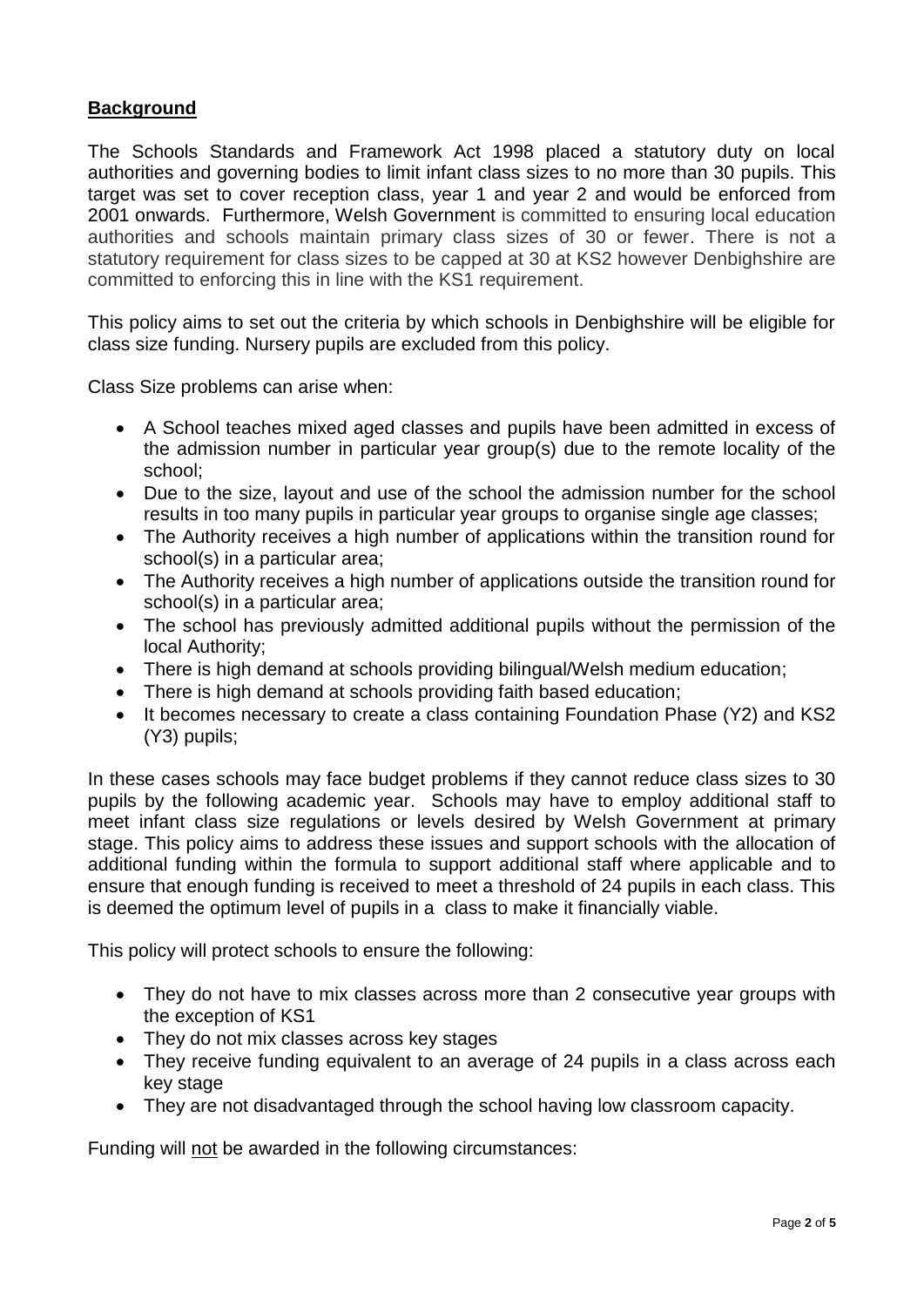- If a school is categorised as a small schools in the  $<$  50 threshold then it will not be eligible to apply for funding as the low class numbers have already been considered within the small schools protection. This is also because it is not financially viable to protect classes from being mixed across more than 2 consecutive year groups when the numbers in the whole key stage are so low.
- If a school is categorised as a small school in the 50 -70 threshold then it will be eligible to apply for funding but the allocation will be reduced by the amount that was received from small schools protection
- If a school already receives funding for being amalgamated on 2 sites and are within the 0 -105 threshold then they will not be eligible to apply for funding as this is already covered within the amalgamation allocation.

#### **How is the funding calculated?**

In the Funding Formula schools receive a per pupil allocation within the curriculum element. This funding would generally be used towards funding teacher staffing. Based on this allocation a school would receive enough funding for more than the average cost of a teacher for every 24 pupils it has on roll. Whilst it is accepted that some schools have staff high on the UPS scale it is impossible to fund on actual cost basis so the average cost will always be used.

The class size funding aims to provide a top up of funding to any school that does not have the equivalent of 24 pupils in each class across the whole key stage. The top up will be calculated at a rate of £1,500 per pupil which when used to top up existing funding would provide more than the average cost of a teacher.

Funding will be capped for all schools at £36,000 where applicable.

#### **Application process**

Funding will be time limited to 1 financial year and class sizes will be reconsidered for each financial year. This is to ensure that any changes in circumstances have been considered in order to make the best use of the funding available to schools.

Schools will submit the following table in September each year and that data will be used to inform the class size allocations for the next financial year (e.g. April 2014 allocations will be informed from Sept 2013 class sizes)

| Class/Year group | <b>No of Pupils</b> | <b>FTE teacher</b> | <b>Class capacity</b> |
|------------------|---------------------|--------------------|-----------------------|
| Nursery          |                     |                    |                       |
| Reception        |                     |                    |                       |
| Year 1           |                     |                    |                       |
| Year 2           |                     |                    |                       |
| Year 3           |                     |                    |                       |
| Year 4           |                     |                    |                       |
| Year 5           |                     |                    |                       |
| Year 6           |                     |                    |                       |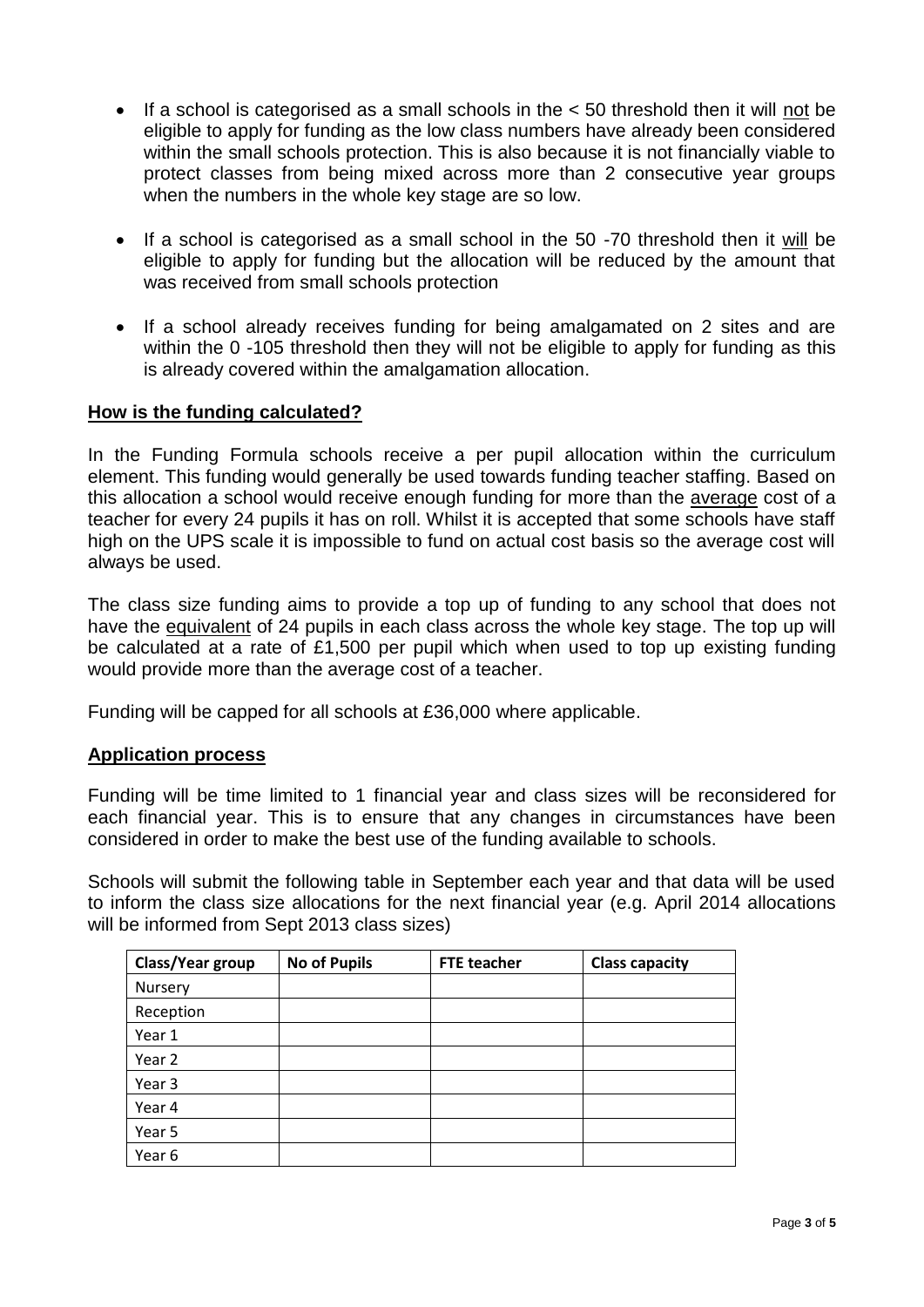Indicative figures for future years will also be provided based on the best available class size data at that point in time but will be subject to change when the indicative budgets are recalculated each year.

Any pupils admitted outside of the normal admissions process (i.e. after 1<sup>st</sup> September) will not attract funding and will not be subject to the class size regulations during that academic year. Schools would however be required to make arrangements for reducing class sizes ready for the new academic year and may be eligible for funding as per this policy for that new academic year if they are still unable to meet the regulations at that point.

| Class/Year group | <b>No of Pupils</b> | <b>FTE teacher</b> | <b>Class capacity</b> |
|------------------|---------------------|--------------------|-----------------------|
| Nursery          | 14                  | 1.00               | 30                    |
| Reception        | 25                  | 1.00               | 30                    |
| Year 1           | 23                  | 1.00               | 30                    |
| Year 2           | 25                  | 1.00               | 30                    |
| Year 3           | 24                  | 1.00               | 30                    |
| Year 4           | 18                  | 1.00               | 30                    |
| Year 5           | 25                  | 1.00               | 30                    |
| Year 6           | 24                  | 1.00               | 30                    |

## Funding Illustration:

#### Eligibility assessment

# **KS1 – not eligible**

- Total pupils across KS1 (excluding nursery) are  $(25 + 23 + 25) = 73$
- Optimum number of 24 per class is  $(24 \times 3) = 72$  so the school is already drawing down enough funding from the funding formula to meet the average cost of a teacher for those 3 classes

#### **KS2 – eligible for £7,500**

- Total pupils across KS2 are  $(24 + 18 + 25 + 24) = 91$
- School have to run 4 classes in order to meet the class size regulations of 30. Optimum number of 24 per class is (24 x 4) = 96 so the school is not drawing down enough funding from the funding formula to meet the average cost of a teacher for those 4 classes. A top up of  $(96 - 91) = 5x$ £1,500 would be given

# **Considerations**

 Class size funding will not be awarded to protect schools from having to have mixed age group classes unless there would be a need to mix across multiple age groups